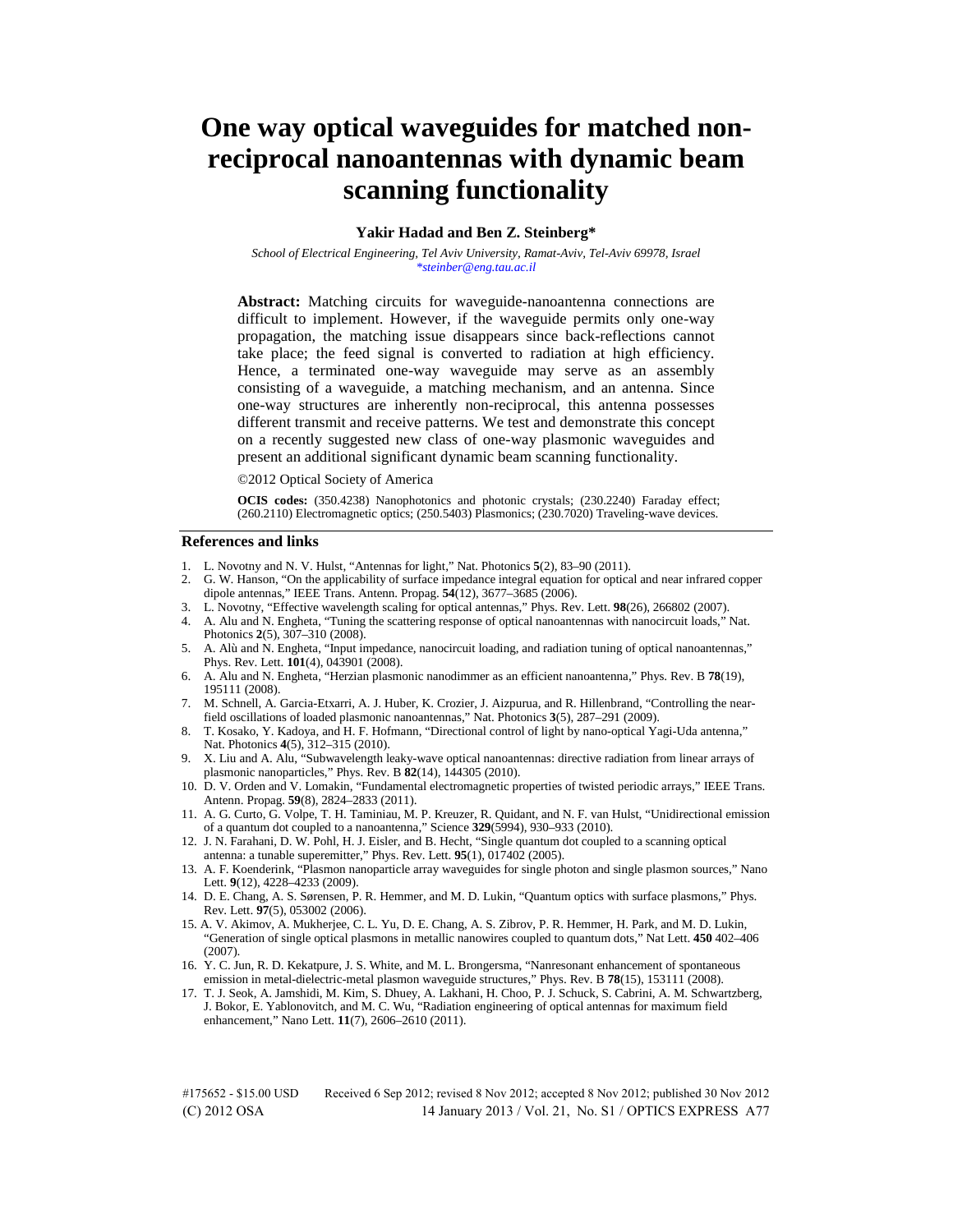- 18. L. Yousefi and A. C. Foster, "Waveguide-fed optical hybrid plasmonic patch nano-antenna," Opt. Express **20**(16), 18326–18335 (2012).
- 19. A. Yaacobi, E. Timurdogan, and M. R. Watts, "Vertical emitting aperture nanoantennas," Opt. Lett. **37**(9), 1454– 1456 (2012).
- 20. D. Dregely, R. Taubert, J. Dorfmüller, R. Vogelgesang, K. Kern, and H. Giessen, "3D optical Yagi-Uda nanoantenna array," Nat Commun **2**, 267 (2011).
- 21. Q. Song, S. Campione, O. Boyraz, and F. Capolino, "Silicon-based optical leaky wave antenna with narrow beam radiation," Opt. Express **19**(9), 8735–8749 (2011).
- 22. D. Ramaccia, F. Bilotti, A. Toscano, and A. Massaro, "Efficient and wideband horn nanoantenna," Opt. Lett. **36**(10), 1743–1745 (2011).
- 23. Y. Hadad and B. Z. Steinberg, "Magnetized spiral chains of plasmonic ellipsoids for one-way optical waveguides," Phys. Rev. Lett. **105**(23), 233904 (2010).
- 24. S. S. Walavalkar, A. P. Homyk, M. D. Henry, and A. Scherer, "Controllable deformation of silicon nanowires with strain up to 24%," J. Appl. Phys. **107**(12), 124314 (2010).
- 25. C. S. T. Studio, 2011 online: www.cst.com
- 26. L. Novotny and B. Hecht, *Principles of Nano-Optics* (Cambridge, 2006), Chap. 8.
- 27. Y. Xu, R. K. Lee, and A. Yariv, "Quantum analysis and the classical analysis of spontaneous emission in microcavity," Phys. Rev. A **61**(3), 033807 (2000).
- 28. B. Sepúlveda, J. B. González-Díaz, A. García-Martín, L. M. Lechuga, and G. Armelles, "Plasmon-induced magneto-optical activity in nanosized gold disks," Phys. Rev. Lett. **104**(14), 147401 (2010).
- 29. Y. Hadad and B. Z. Steinberg, "Green's function theory for infinite and semi-infinite particle chains," Phys. Rev. B **84**(12), 125402 (2011).
- 30. Z. Yu, G. Veronis, Z. Wang, and S. Fan, "One-way electromagnetic waveguide formed at the interface between a plasmonic metal under a static magnetic field and a photonic crystal," Phys. Rev. Lett. **100**(2), 023902 (2008).
- 31. H. Lira, Z. Yu, S. Fan, and M. Lipson, "Electrically driven nonreciprocity induced by interband photonic transition on a silicon chip," Phys. Rev. Lett. **109**(3), 033901 (2012).
- 32. Y. Mazor and B. Z. Steinberg, "Longitudinal chirality, enhanced nonreciprocity, and nanoscale planar one-way plasmonic guiding," Phys. Rev. B **86**(4), 045120 (2012).

#### **1. Introduction**

Antenna theory in the radio-frequency (RF) regime is a well-established discipline, whose overwhelming practical success can be attributed mainly to its conceptually modular nature. A RF signal is generated by an oscillator, and transferred by a waveguide to an antenna whose *remote* location is determined by system considerations. The waveguide is connected to the antenna via a feeding mechanism or matching circuit whose role is to eliminate back reflections if the waveguide and the antenna impedances mismatch. Directivity and gain are used to determine the radiated signal intensity, spatial properties and beam quality. Since most RF antennas are reciprocal, reciprocity theorem establishes symmetry between the antenna properties at transmit (Tx) and receive (Rx) modes.

An effort is devoted recently to the emerging field of nano-antennas designed to operate at optical or IR wavelengths. It is motivated by potential applications in diverse fields such as energy harvesting or concentration, local lighting/heating, sensing, wireless links, and more.

Despite the advancement in nano-scale technologies, a mere down-scale of RF antennas is not feasible due to fabrication limitations of e.g., matching-circuits and the profound change of metal properties when the frequency is increased to the optical regime [1]. Hence, the modular nature of RF antennas cannot be directly applied. New modeling and scaling tools of antenna elements that take into account material dispersion were developed [2,3] and applied for various classical as well as novel antenna geometries [1]. Other efforts are based on ad hoc tuning of classical geometries (e.g., nano-dipoles, Yagi-Uda antennas, nano-dimers) achieved by various antenna loading strategies, or geometrical tuning [4–8]. Leaky wave antennas based on particle chains were considered too, both in regular [9] and chiral [10] geometries. Some works match antennas to a nearby source [11–16], looking essentially at Tx operation. Alternatively, matching in Rx operation in the sense of maximizing received field intensities at the antenna's gap is addressed in [17]. However, the vibrant functionality so commonly available in RF systems, i.e., source to antenna energy transport via matched guiding remains largely unexplored; in most works the antenna radiates right from the source location in Tx mode, or matched right to its gap or another close point in Rx mode. An exception is the work in [18] where a patch nano-antenna is matched to a plasmonic waveguide by designing their impedances to be equal. In [19,20] antenna and antenna array are fed by waveguides, but the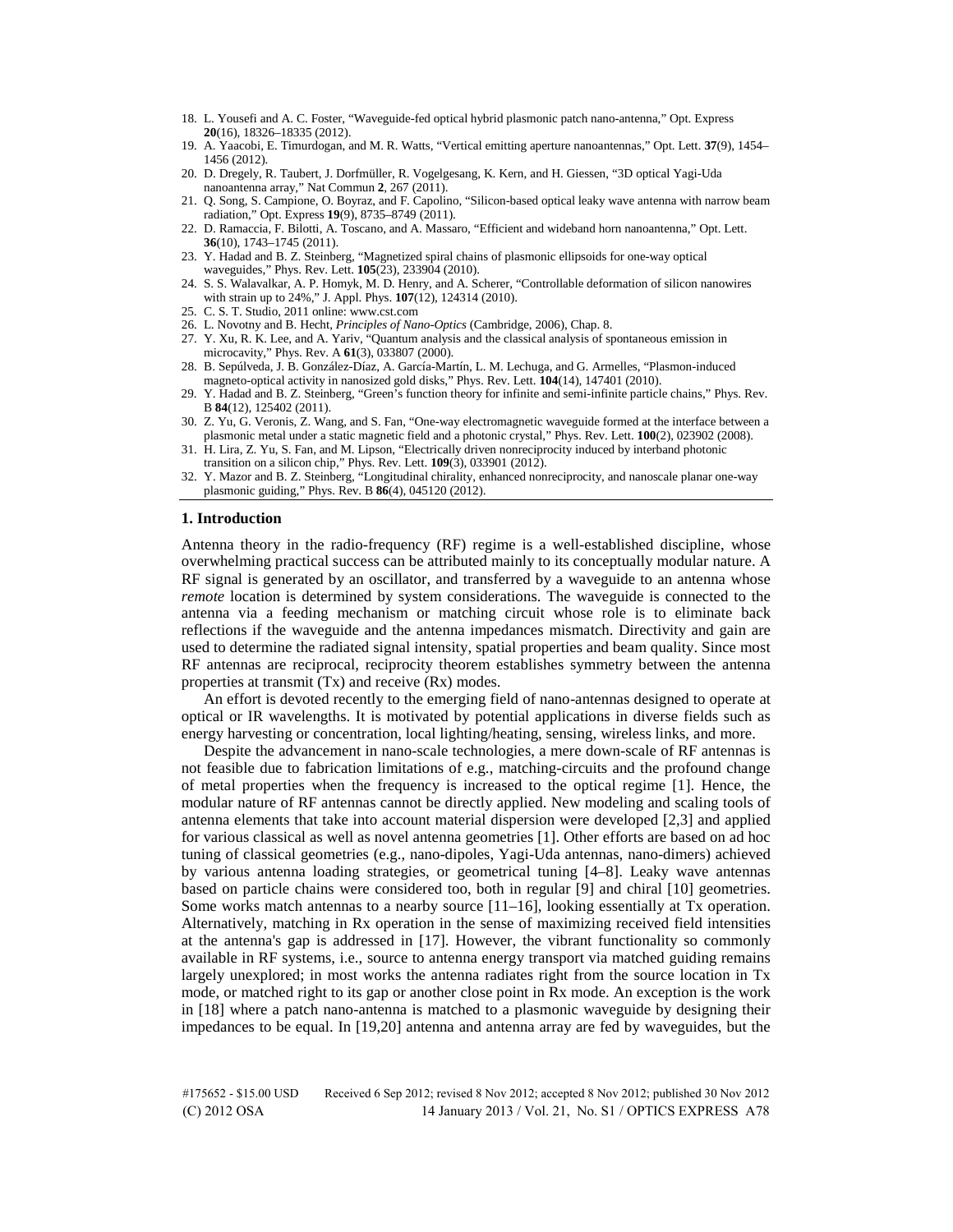matching is not studied directly, although in [20] it can be inferred indirectly through the ratio between the emission and the waveguide input (which is lower than the figures we report below). Finally, good matching is reported in [21,22], however the antennas in these works are of several microns wide.

Here we suggest a new concept for waveguide-nanoantenna assembly that, although not modular, encapsulates all the three important components in a matched and natural way. Thus it may offer a new kind of nanoantennas free from the difficulties discussed above. In our scheme, shown in Fig. 1, a terminated one-way plasmonic waveguide is the key component. Consider a guided mode that propagates, say, in the  $+\hat{z}$  direction, in a conventional waveguide of finite length. Usually when it hits the termination most of its energy is reflected back into the waveguide. However, if it is a one-way waveguide these back reflections cannot take place so the guided mode is converted to radiation at high efficiency. This conversion takes place only in a limited region near the end that plays the role of a local antenna. Moreover, since one-way structures are inherently non-reciprocal, the antenna possesses *opposite* transmitting and receiving patterns, and a dynamic scanning functionality.

# **2. One-way guiding structure as a matched waveguide-antenna assembly**

We use a recently suggested nano-scale one-way waveguide [23] as a demonstration platform. This waveguide is based on the interplay between two phenomena: the non-reciprocal optical Faraday (or cyclotron) rotation, and structural chirality. The former is obtained by exposing a sub-diffraction chain (SDC) of plasmonic particles to a longitudinal DC magnetic field  $\mathbf{B}_0 = B_0 \hat{z}$ . The latter is obtained by constructing the SDC with non-spherical particles (for mathematical convenience, we choose prolate ellipsoids whose polarizabilty is known analytically) arranged as a spiral. The two-type rotations interplay enhances the nonreciprocity and leads to one-way guiding within a finite frequency band. The structure is shown in Fig. 1. Similar structures were fabricated in [24] for different applications. The system consists of *N* particles; the *n* -th is centered at  $z_n = nd$ , and rotated by  $n\Delta\theta$  about the *z* axis. The chain is subject to an external magnetic field  $\mathbf{B}_0$ . Under the discrete dipole approximation, the chain response is governed by [23]

$$
\mathbf{a}_n^{-1}\mathbf{p}_n - \sum_{m \neq n}^{N} \mathbf{A}[(n-m)d] \mathbf{p}_m = \mathbf{E}^{inc}(\mathbf{r}_n)
$$
 (1)

where  $\mathbf{a}_n$  and  $\mathbf{p}_n$  are the *n*-th particle polarizability and dipole moment response, respectively. We have  $\mathbf{\alpha}_n = \mathbf{T}_{-n} \mathbf{\alpha} \mathbf{T}_n$ , where  $\mathbf{T}_n$  is a transverse rotation matrix,  $\mathbf{\alpha}$  is the polarizability of the reference ellipsoid subject to the longitudinal magnetic field  $\mathbf{B}_{0}$ , and **A** $(z - z')$ **p** is the electric field at *z* due to a short dipole **p** at *z*<sup>'</sup>. See [23] for details.

This formulation provides *initial parameter estimates*. The CST software [25] is used next to search for one-way/matched antenna operation parameters around the initial estimates, and to compute exact full-wave solutions with realistic material parameters.

In Tx the system is excited by a Quantum Emitter (QE) - a typical nano-scale light source. It is described by a spontaneous emission (SE) rate  $\gamma$  which can be divided into radiative and non-radiative parts,  $\gamma = \gamma_r + \gamma_w$ , and for nanoantennas it is desired to maximize the quantumyield  $Q = \gamma_r / \gamma$  [26]. Due to modifications in its decay channels, the radiative part of  $\gamma$  may be enhanced comparing to the rate in vacuum  $\gamma_0$ . It can be achieved by placing the QE near a nanoantenna. This has been demonstrated experimentally and numerically [12–16]. Furthermore, the SE enhancement ratio is  $\gamma / \gamma_0 = P_{in}/P_0$ , where  $P_{in}$  is the extinct power on infinitesimal current dipole at the QE location  $P_{in} = (1/2)Re{E \cdot J^*}$  and  $P_0$  is the extinct power of the same dipole located in vacuum [26,27]. Therefore, in order to numerically model the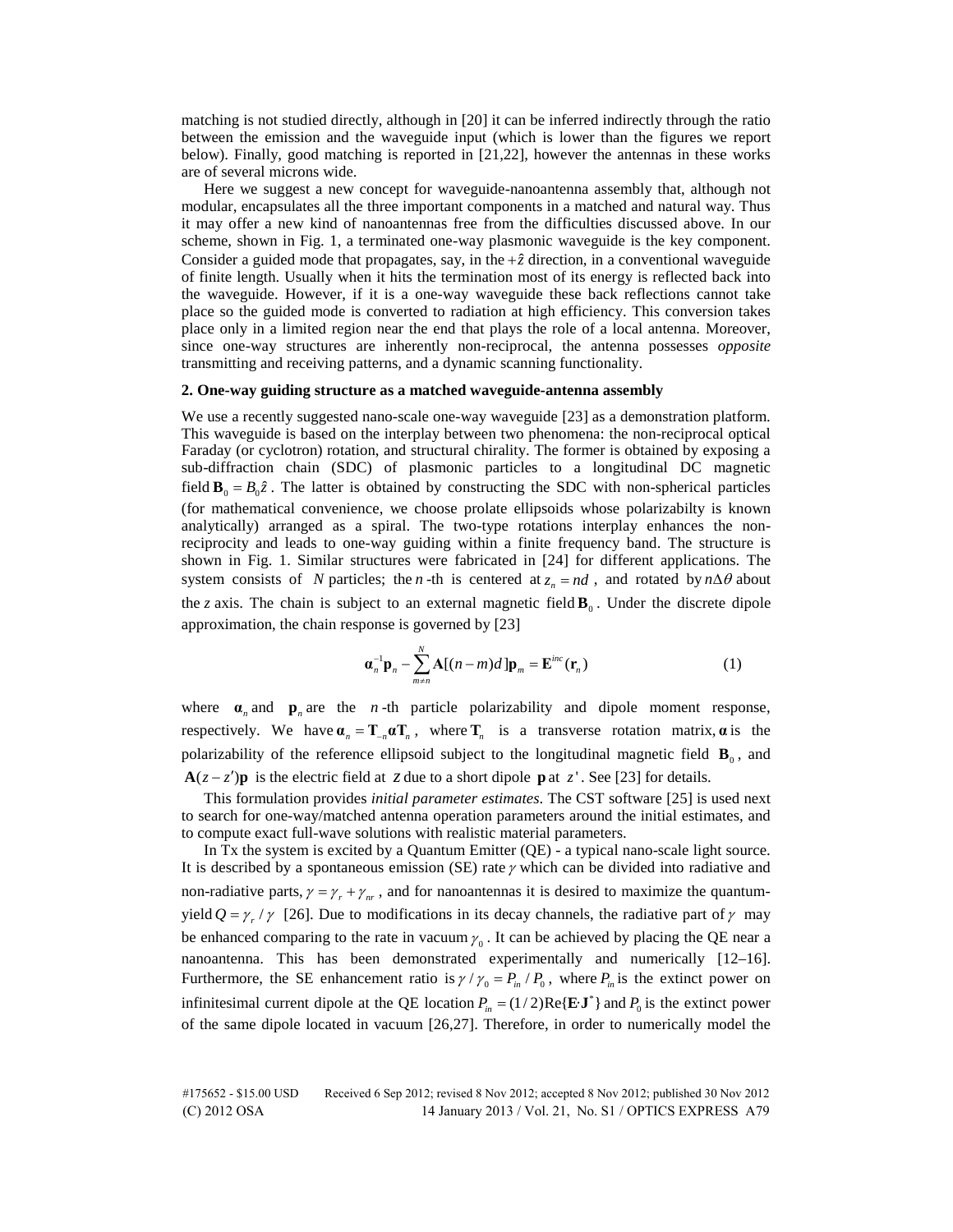QE-antenna interaction and to estimate  $\gamma / \gamma_0$  and *Q* we use a classical Short Dipole (SD) in the location of the QE as shown in Fig. 1, defining the *system port*.



Fig. 1. The matched nanoantenna. (a) A general view with a typical far-field pattern. The chain is excited by a quantum emitter modeled as a short dipole, generating a guided mode that propagates in the (allowed)  $+\hat{z}$  direction. Back reflections at the remote end cannot take place, hence the mode is converted to radiation. This end is a matched local antenna. (b) The near Efield. Energy is transmitted from the port to the remote end with minimal loss (4dB, due to material), and is emitted essentially from particles near the end. ([Media 1](http://www.opticsinfobase.org/oe/viewmedia.cfm?uri=oe-21-S1-A77-1) 0.5Mb) (c) Due to the one-way property, if the port is located on the other end the chain excitation is marginal and the radiation is directly from the port. (d) Normalized fields at the center of each particle in Figs. 1(b-c). Dashed [solid] lines– corresponds to Fig. 1(b) [1(c)], source at  $z = 0$  ( $z = 103d$ ).

We discuss now traditional parameters used to characterize antenna performance, and relate them to the quantities above. A classical measure of the feeding quality, i.e. the matching between the system port and the antenna radiating elements (in the other end of chain), is  $\Gamma_{11}$  - the reflection coefficient. It is defined as the ratio between the chain modes that propagate in the +*z*ˆ and −*z*ˆ directions. It can be obtained by applying a discrete Fourier transform (DFT) on the chain dipole moments  $\mathbf{p}_n^r = \mathbf{T}_n \mathbf{p}_n$  near the port region and computing the ratio between the spectral components that correspond to  $-\hat{z}$  and  $+\hat{z}$  propagations ( $\mathbf{T}_n$  is present to eliminate spurious side-lobes at  $\pm \Delta \theta$  due to the structure rotation). Low  $\Gamma_{11}$ indicates good matching, but may also indicate that much of the energy injected to the chain is absorbed by loss. Hence, one may look at the transmission coefficient  $\Gamma_{12}$ : the ratio between the  $+\hat{z}$  propagating waves near the chain end and near the port. For our case, a good antenna system is characterized by  $|\Gamma_{11}| \ll 1$  and  $|\Gamma_{12}| \approx 1$ .

In Tx mode, the antenna gain in the direction  $\hat{r}$ ,  $G_r(\hat{r})$ , is

$$
G_T(\hat{r}) = S^{FF}(\hat{r}) / \max_{\theta, \phi} S^{FF}_{sdFS}(\hat{r}), \text{ with } \oint G_T d\Omega = 4\pi \gamma_r / \gamma_0 \tag{2}
$$

where  $S^{FF}(\hat{r})$  and  $S_{sdFS}^{FF}(\hat{r})$  are the far-field Poynting vector radiated by our antenna and by our SD port in free space respectively, both with the same current. Assuming that in free space the QE is approximately isotropic – the second equality in Eq.  $(2)$  is valid. Hence, the gain includes also a measure of the matching between the QE and our antenna assembly. Finally, the antenna *radiation efficiency* is given by

$$
\mathcal{E} = P_{FF} / (P_{FF} + P_{Abs}) = \gamma_r / \gamma = Q \tag{3}
$$

where  $P_{FF}$ ,  $P_{Abs}$  are the power that gets to the far field, and the power absorbed by the antenna material loss, respectively. In Rx the system is excited by an incident plane wave that illuminates the entire assembly - the optical signal that the antenna should receive. The current excited in the system port **J** is the "received signal". The antenna gain is then given by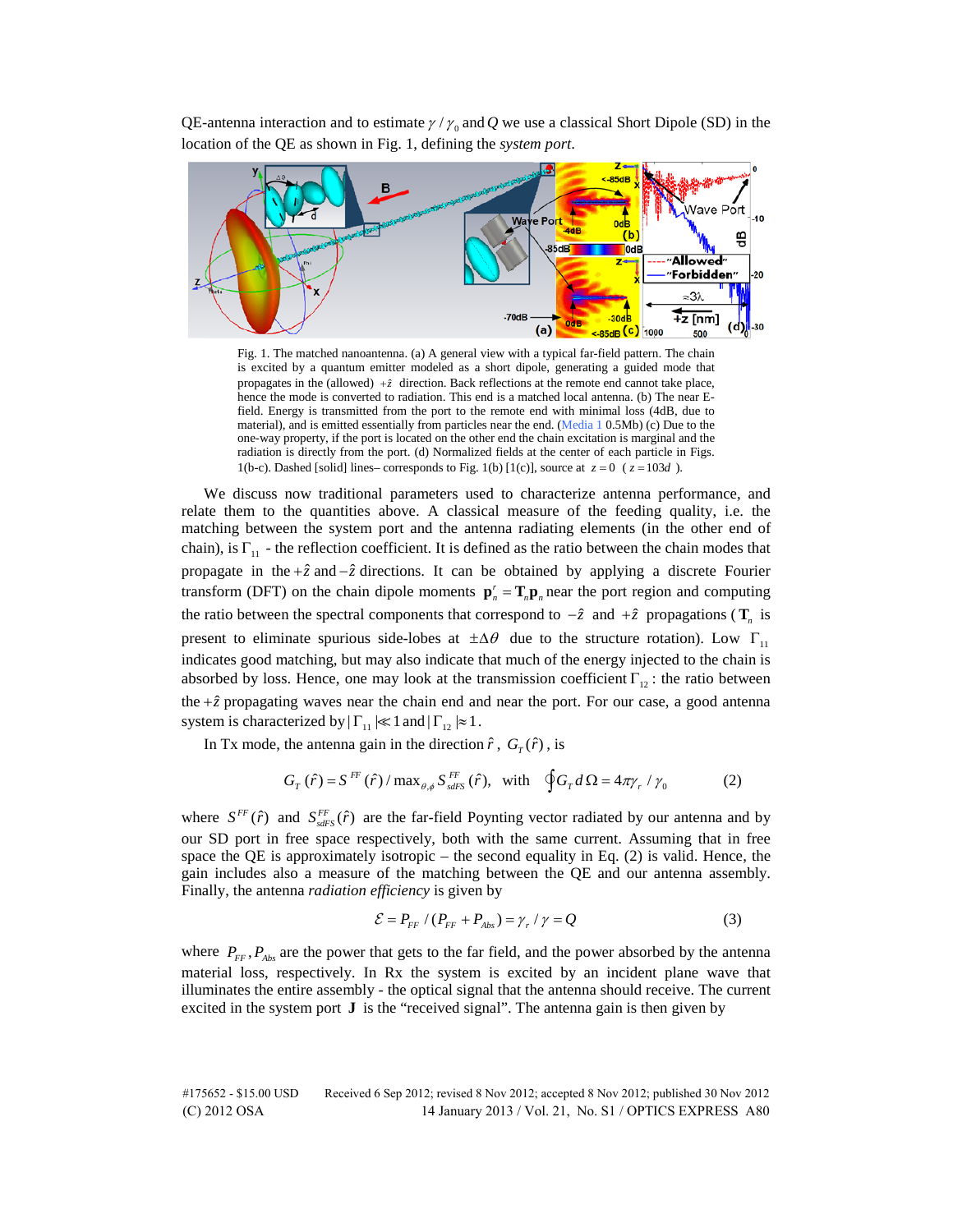$$
G_R(\hat{r}) = |\mathbf{J}|^2 / |\mathbf{J}_{sdFS}|^2 \tag{4}
$$

with **J**<sub>sdFS</sub> - the response of identical SD under the same incident field - *located in free space*.

### **3. Numerical study and conclusions**

We turn now to demonstrate the antenna operation of this structure, using the entities defined above. We concentrate in the one-way lower band [23]. The chain consists of 103 ellipsoidal particles with semi-axis  $a_x = 10$  nm,  $a_y = a_z = a_x / 2$  and  $d = 11$  nm. The rotation step is  $\Delta\theta = 60^\circ$ . Material parameters correspond to Ag, with  $\omega_p = 2\pi 2150 \text{ THz}$ , and loss rate of  $\tau^{-1} = 4.3$  THz [9]. A 20 nm dipole emulates the QE (see Fig. 1(a)). The magnetic field corresponds to  $-q_e B_0 / m_e \equiv \omega_b = 0.04 - 0.05 \omega_p$ . Due to the particles quasistatic plasmonic resonance, the magnetic response remains significant despite losses [28]. With these parameters, one-way guiding in the  $+\hat{z}$  direction is created at a finite bandwidth of about 29THz around the frequency  $f = 780 - 790$  THz. We have excited the chain in the Tx mode and solved for the chain response using CST [25]. Typical responses that show the one-way property and near fields at 791THz with  $\omega_b / \omega_p = 0.04$  are shown in Fig. 1(b)-1(d) ([Media 1\)](http://www.opticsinfobase.org/oe/viewmedia.cfm?uri=oe-21-S1-A77-1).

Figure 2(a) shows the spatial DFT of  $\mathbf{p}_n^r$  over 25 particles near the port. Negative (positive) β*d* corresponds to propagation in the positive (negative) z-direction. When  $B_0 = 0$  ( $ω_b = 0$ , one-way is turned off) the spectrum peaks indicate guided mode to guided mode strong back reflection, and material loss of about −7.7dB per roundtrip. The peak locations are symmetrical around the origin, and correspond to the guided mode roots of the chain determinant [23] when no magnetic field is present. When  $\omega_b = 0.05 \omega_p$  (one way turned on), the peaks shift to non-symmetrical locations. The left (right) peak correspond exactly to the root of the one-way chain determinant [23], representing  $+\hat{z}$  ( $-\hat{z}$ ) propagating guided (radiation) mode (the group and phase velocities are in opposite signs [23]). The back reflection peak is reduced considerably since the back reflected mode is a radiation mode that loses its energy very fast; it radiates to the free space.  $\Gamma_{11}$ , given as the ratio between the backward and forward peaks, is shown in Fig. 2(b). The antenna is well matched over the entire one-way regime. The transmission coefficient  $\Gamma_{12}$  that measures the material loss along the chain is computed similarly by using the ratio between the peaks at negative β*d* in the DFT near the port and near the remote end. Note that it is nearly flat about −4dB, consistent with the loss estimated from Fig. 1(b) and from the  $\omega_b = 0$  curve in Fig. 2(a).

Figure 2(c) shows the radiation efficiency  $\mathcal E$  given in Eq. (3) for the entire assembly including the unavoidable insertion loss of the waveguide. More specifically,  $\mathcal E$  is calculated in 3 steps. First, the total far-field power is calculated by surface integrating pointing's vector on the solution's air-box boundary. The absorbed power in the structure is calculated by volume integration of  $\text{Re}\{\mathbf{E}\cdot\mathbf{J}^*\}\$ . Summing up these two, we obtain the total power provided by the lumped source. Finally, the radiation efficiency is obtained by (Radiated power)/(Total injected power). Note that although the total efficiency of the system is about −4.4dB (37%), the matching plus antenna efficiency is quite *high and flat* −4.4-(−3.5) = −0.9dB (81%) in the *entire one-way band*. It should be emphasized that the −3.5dB component is only due to propagation in the waveguide and is in principle inherent to any waveguide-fed antenna. The antenna gain in both Tx and Rx modes are shown in Fig. 3(a) with the one-way property, and in Fig. 3(b) without it. In the former the gain and beam quality are high, and in the latter they reduce considerably. Additional interesting observations can be made. Since the structure is non-reciprocal, the Tx and Rx gain curves in Fig. 3(a) point at opposite directions; the antenna transmits at angle  $\theta_r$ , and receives from  $\theta_R = 180^\circ - \theta_r$ . This is a result of the longitudinal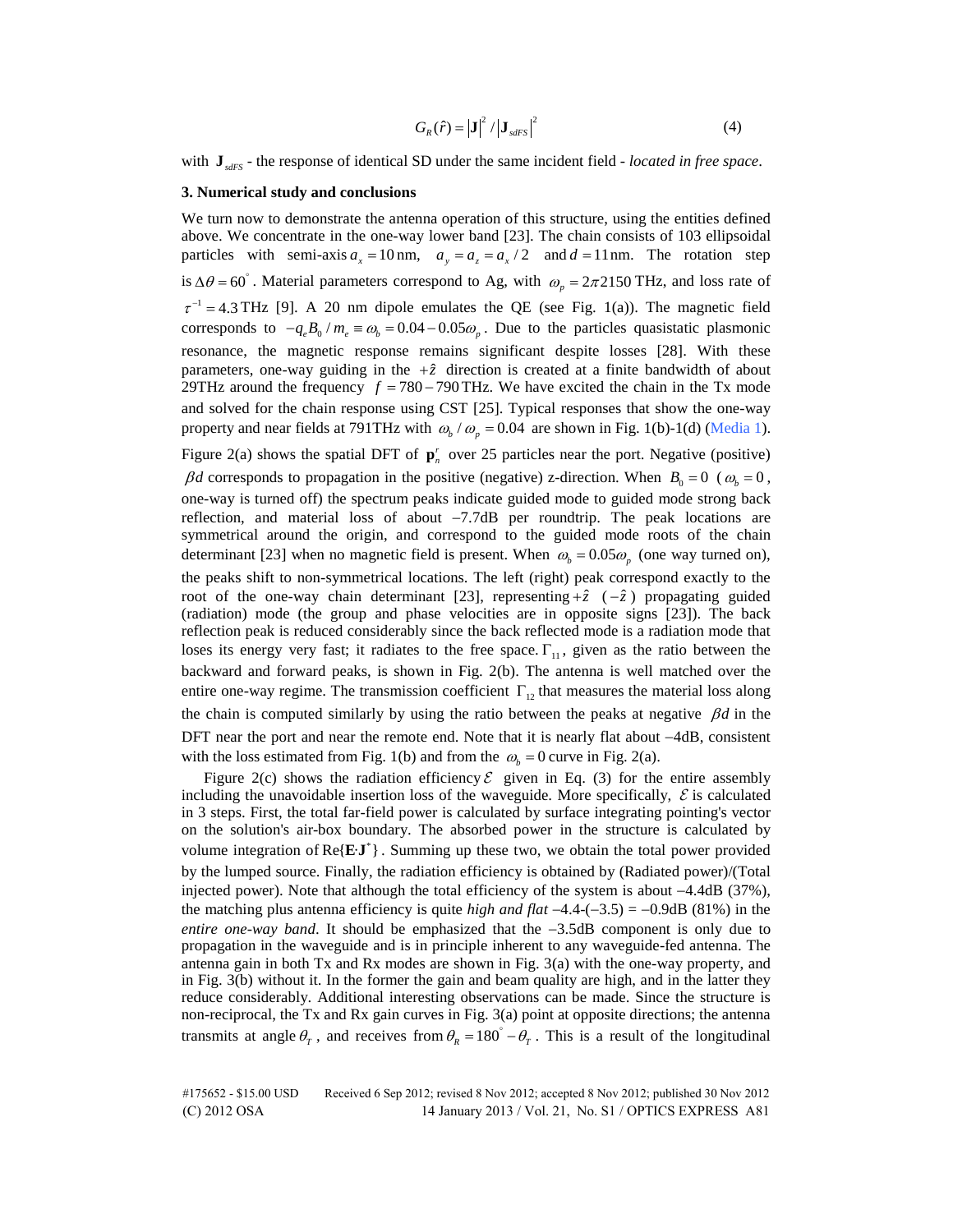phase-matching required between the chain modes and the free-space waves in Tx and Rx, and the asymmetric spectrum of the structure (corresponding to the asymmetric locations of the roots of the one-way chain determinant [23]). If the one-way property is turned off, the system becomes reciprocal hence Rx and Tx gain curves are identical as seen in Fig. 3(b).



Fig. 2. Antenna matching in Tx. (a) A DFT of the chain response. (b) reflection (transmission) coefficient - solid lines (dashed lines) vs. frequency for two levels of magnetization. (c) Radiation efficiency of the entire structure.

With the present parameters, chain length is  $\approx 3\lambda$ ; the observed multi-lobe low gain is typical to long wire radiation and is due to the chain length and the fact that for conventional (two-way) chain the reflection magnitude at the chain terminations is nearly a unity [29]. The fact that with the one-way property the beam is collimated and possesses high gain is due to the near perfect matching and due to the coherent radiation mode from the vicinity of the chain end. This is seen in E-field plot of Fig. 1(b) [\(Media 1](http://www.opticsinfobase.org/oe/viewmedia.cfm?uri=oe-21-S1-A77-1)). Essentially, only a section of  $\approx$  30 particles ( $\approx$  1 $\lambda$ ) at the chain end radiates to the free space, and can be considered as a "local antenna". As a direct result, we have observed that the gain does not change when the chain length is increased. Finally we note that the bias magnetic field can be varied widely without deteriorating the one-way property, but with considerable change of the radiation mode complex wave-number. Hence, our system possesses a dynamic beam scanning. A change of  $B_0$  by  $\pm 20$ % causes a 60° variation of Tx and Rx directions, as shown in Fig. 4.



Fig. 3. Antenna Tx and Rx gain in the plane. (a) One way is on. (b) One way is off. The beam is conical; hence gain in plane is the same.



Fig. 4. Dynamic control of the optical beam by the bias magnetic field. (a) Tx gain. (b) Rx gain.